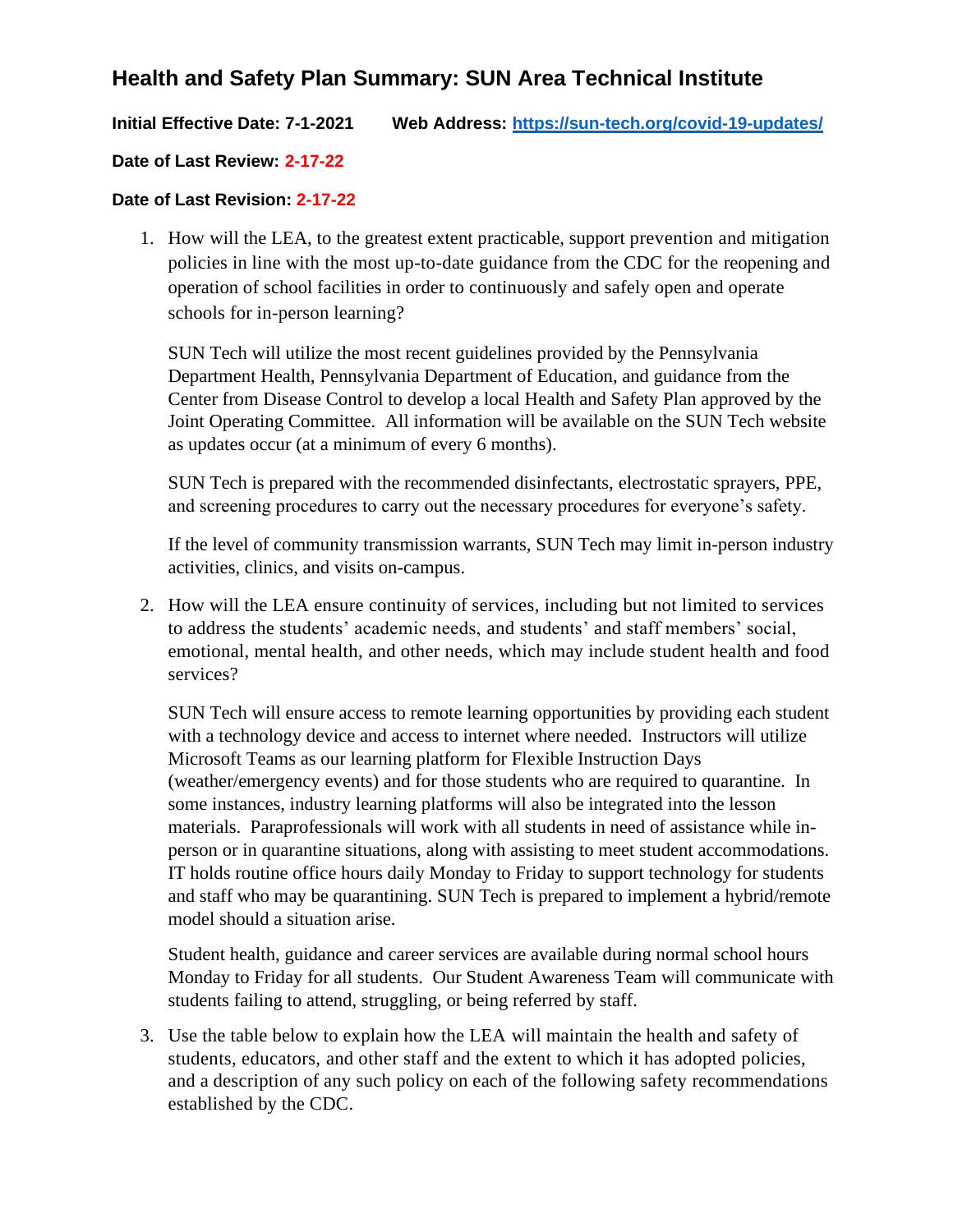|                                               | <b>Strategies, Policies, and Procedures</b>                                                                                                                                                                                                                                                                                                                                                                                                                                                                                                          |
|-----------------------------------------------|------------------------------------------------------------------------------------------------------------------------------------------------------------------------------------------------------------------------------------------------------------------------------------------------------------------------------------------------------------------------------------------------------------------------------------------------------------------------------------------------------------------------------------------------------|
| Universal and correct wearing of masks;<br>a. | <b>SUN Area Technical Institute will</b><br>encourage students and staff to voluntarily<br>wear masks at any time, as it pertains to<br>SARS-CoV-2 or respiratory illness.                                                                                                                                                                                                                                                                                                                                                                           |
|                                               | Students who desire to wear a mask<br>during the school day will be required to<br>use a disposable, district supplied mask,<br>that will be available at any student<br>entrance and each program.                                                                                                                                                                                                                                                                                                                                                  |
|                                               | Students or staff members will be required<br>to wear a mask if they test positive or<br>exposed to a positive and return within the<br>quarantine period.                                                                                                                                                                                                                                                                                                                                                                                           |
|                                               | Individuals are asked to consider masking<br>when unable to work at least 3' apart.<br>Students enrolled in our Health, Dental,<br>and Cosmetology programs will<br>implement masking procedures as<br>required by the profession while working<br>in the lab space.                                                                                                                                                                                                                                                                                 |
|                                               | Federal and State orders along with local<br>data trends may result in modifications to<br>the masking procedures at SUN Area<br>Technical Institute. The school Safety and<br>Health Coordinator will monitor data and<br>guidance from the CDC, PA Department<br>of Health and Education while working<br>with the State Epidemiologists.<br>Administration has the authority to<br>enforce quarantining by small groups,<br>whole programs, or school-wide should a<br>large number of positive cases appear<br>related to cases in the building. |
|                                               | Personal Protective Equipment (PPE)<br>such as masks will be always available,<br>shields and gloves will be available upon<br>request. SUN Tech is prepared to move<br>into a full mask mandate if necessary.                                                                                                                                                                                                                                                                                                                                       |
|                                               |                                                                                                                                                                                                                                                                                                                                                                                                                                                                                                                                                      |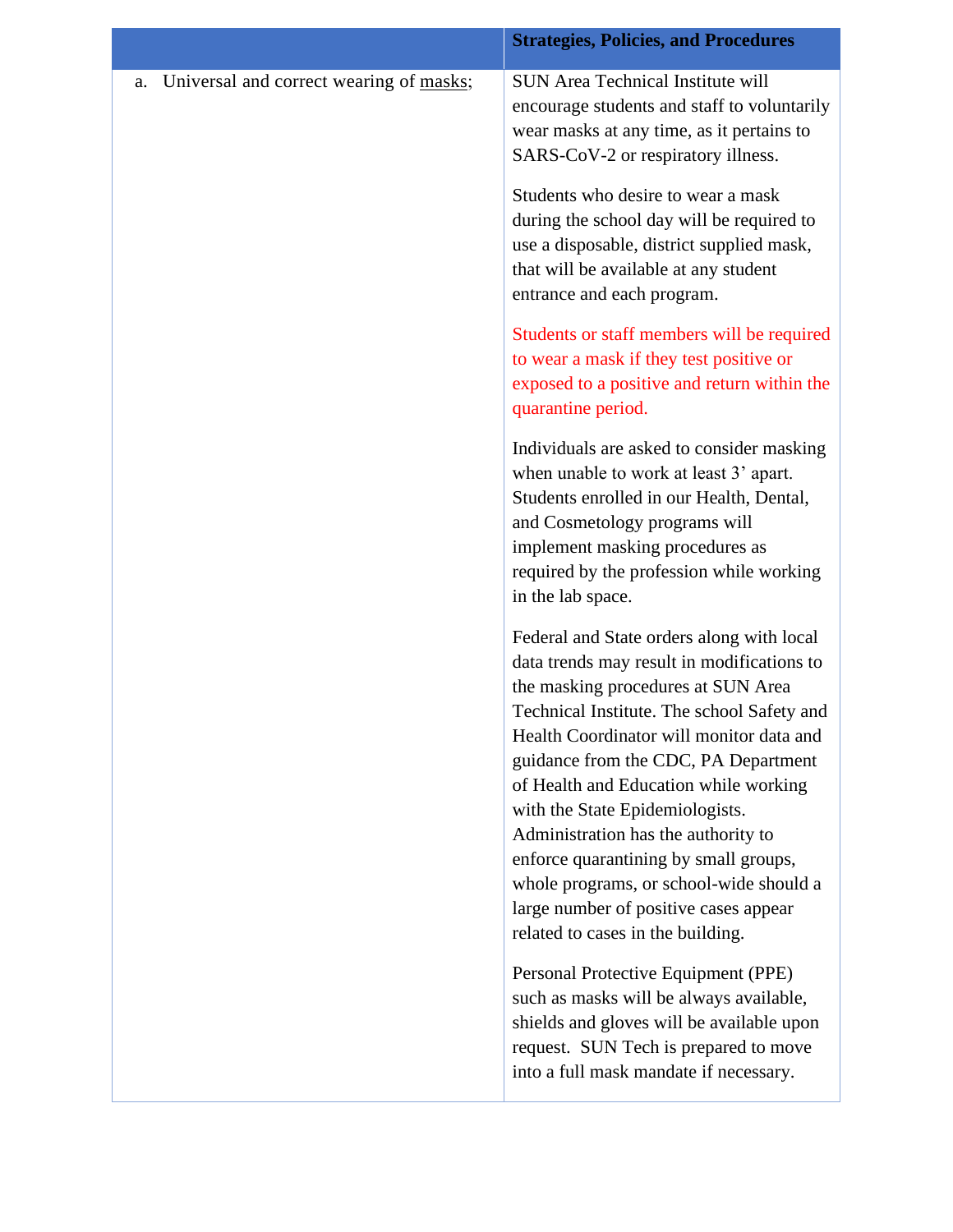|                                                                                             | <b>Strategies, Policies, and Procedures</b>                                                                                                                                                                                                                                                                                                                                                                                                                                                                                                                                          |
|---------------------------------------------------------------------------------------------|--------------------------------------------------------------------------------------------------------------------------------------------------------------------------------------------------------------------------------------------------------------------------------------------------------------------------------------------------------------------------------------------------------------------------------------------------------------------------------------------------------------------------------------------------------------------------------------|
|                                                                                             | All individuals, students, employees, and<br>visitors utilizing school transportation<br>vehicles will mask appropriately<br>according to Federal or State masking<br>requirements.                                                                                                                                                                                                                                                                                                                                                                                                  |
| b. Modifying facilities to allow for physical<br>distancing (e.g., use of cohorts/podding); | <b>SUN Area Technical Institute will</b><br>promote physical distancing to the<br>maximum extent possible in our<br>buildings.<br>When possible, students will be<br>encouraged to maintain 3-6 feet distance<br>from one another unless utilizing PPE<br>equipment.<br>Students attending SUN Tech will be in<br>cohorts throughout the school day. When<br>individual cohort of student populations is<br>not possible, such as math class, a<br>recommended 6-foot distance will be<br>maintained.<br>SUN Tech is prepared to move into a<br>hybrid learning model if necessary.  |
| Handwashing and respiratory etiquette;<br>$\mathbf{c}$ .                                    | Students and employees are encouraged to<br>practice good handwashing hygiene and<br>respiratory etiquette which include:<br>Washing hands with soap and water for 20<br>seconds, washing hands frequently, using<br>hand sanitizer when washing is not<br>available, coughing or sneezing into the<br>elbow, or wearing a mask when<br>respiratory illness is present. Students and<br>employees are also encouraged to cover<br>sneezes/coughs.<br>Informational and educational materials<br>will be displayed throughout the building<br>at SUN Tech to encourage proper hygiene |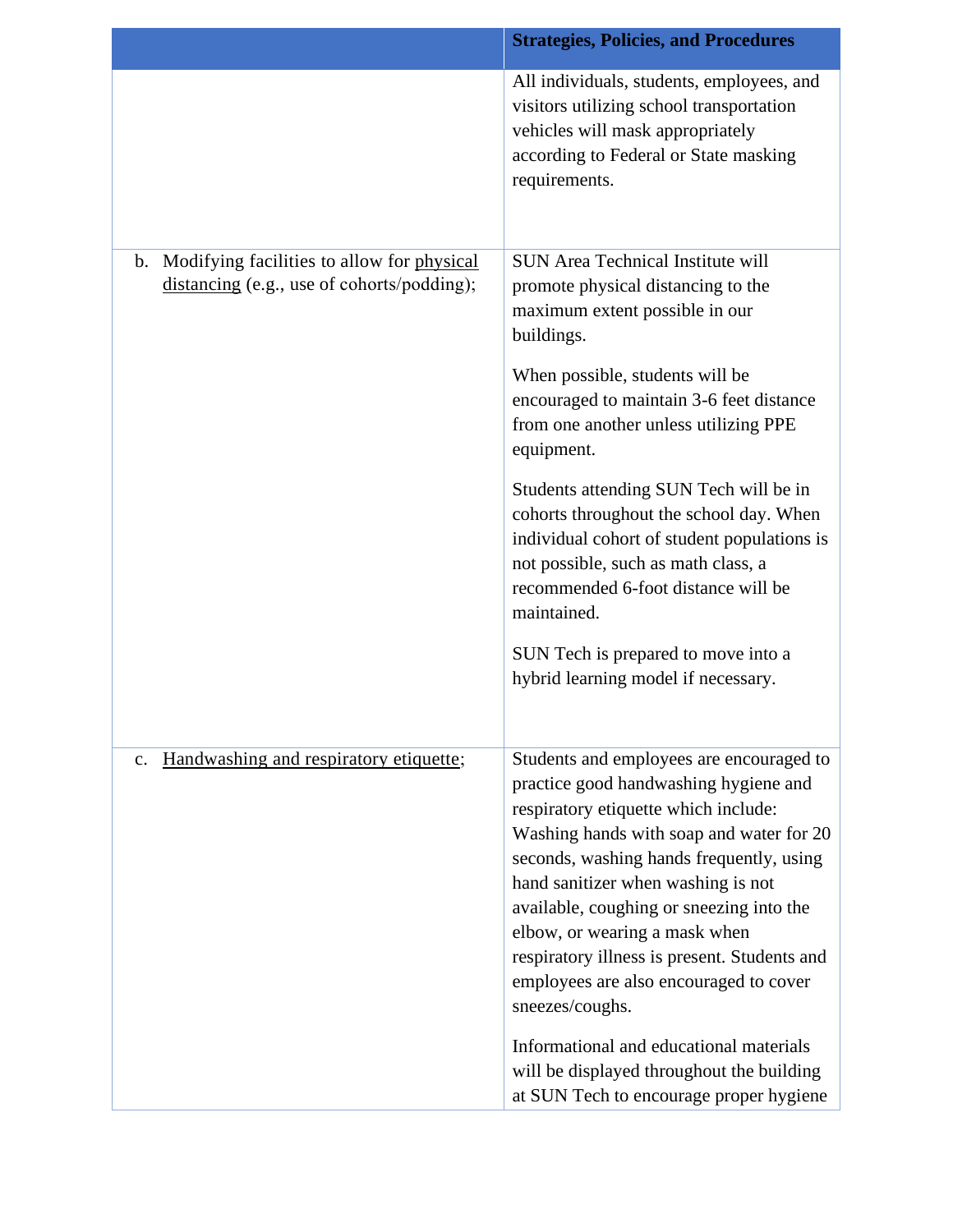|                                                                                                                                            | <b>Strategies, Policies, and Procedures</b>                                                                                                                                                                                                                                                                                                                                                                                          |
|--------------------------------------------------------------------------------------------------------------------------------------------|--------------------------------------------------------------------------------------------------------------------------------------------------------------------------------------------------------------------------------------------------------------------------------------------------------------------------------------------------------------------------------------------------------------------------------------|
|                                                                                                                                            | etiquette and added to the COVID tab on<br>the SUN Tech website.                                                                                                                                                                                                                                                                                                                                                                     |
| d. Cleaning and maintaining healthy<br>facilities, including improving<br>ventilation;                                                     | The buildings at SUN Area Technical<br>Institute will continue to follow their daily<br>cleaning schedule for the 2021-2022<br>school year. In addition to daily cleaning<br>of surfaces, when COVID-19 cases arise,<br>sanitation of common areas and<br>classrooms will be completed.<br>Sanitation stations will be located<br>throughout the building at entry points to<br>the building, cafeteria, and all classroom<br>areas. |
| Contact tracing in combination with<br>e.<br>isolation and quarantine, in collaboration<br>with the State and local health<br>departments; | Contract tracing, isolation and quarantine<br>procedures will continue to be<br>implemented for COVID-19 cases. The<br>procedures will be under the guidance of<br>the Pennsylvania Department of Health<br>and approved by the local JOC.                                                                                                                                                                                           |
|                                                                                                                                            | SUN Tech will utilize an isolation room,<br>when necessary, to prevent the spread of<br>COVID-19 while waiting to quarantine<br>symptomatic students.                                                                                                                                                                                                                                                                                |
|                                                                                                                                            | The school Health and Safety Coordinator<br>will continue to work with the Department<br>of Health nurses and epidemiologists to<br>implement these necessary practices.                                                                                                                                                                                                                                                             |
|                                                                                                                                            | For students exposed at SUN Tech, only<br>symptomatic students will be quarantined.<br>Parents of immune compromised students<br>will be contacted if a known exposure<br>occurs. Students exposed to a positive in<br>the household will need to follow<br>quarantining procedures. Please refer to<br>the Quarantine and Testing Procedures<br>Attachment.                                                                         |
| Diagnostic, screening, and testing;<br>f.                                                                                                  | SUN Tech will encourage self-screening<br>prior to students arriving at school in the                                                                                                                                                                                                                                                                                                                                                |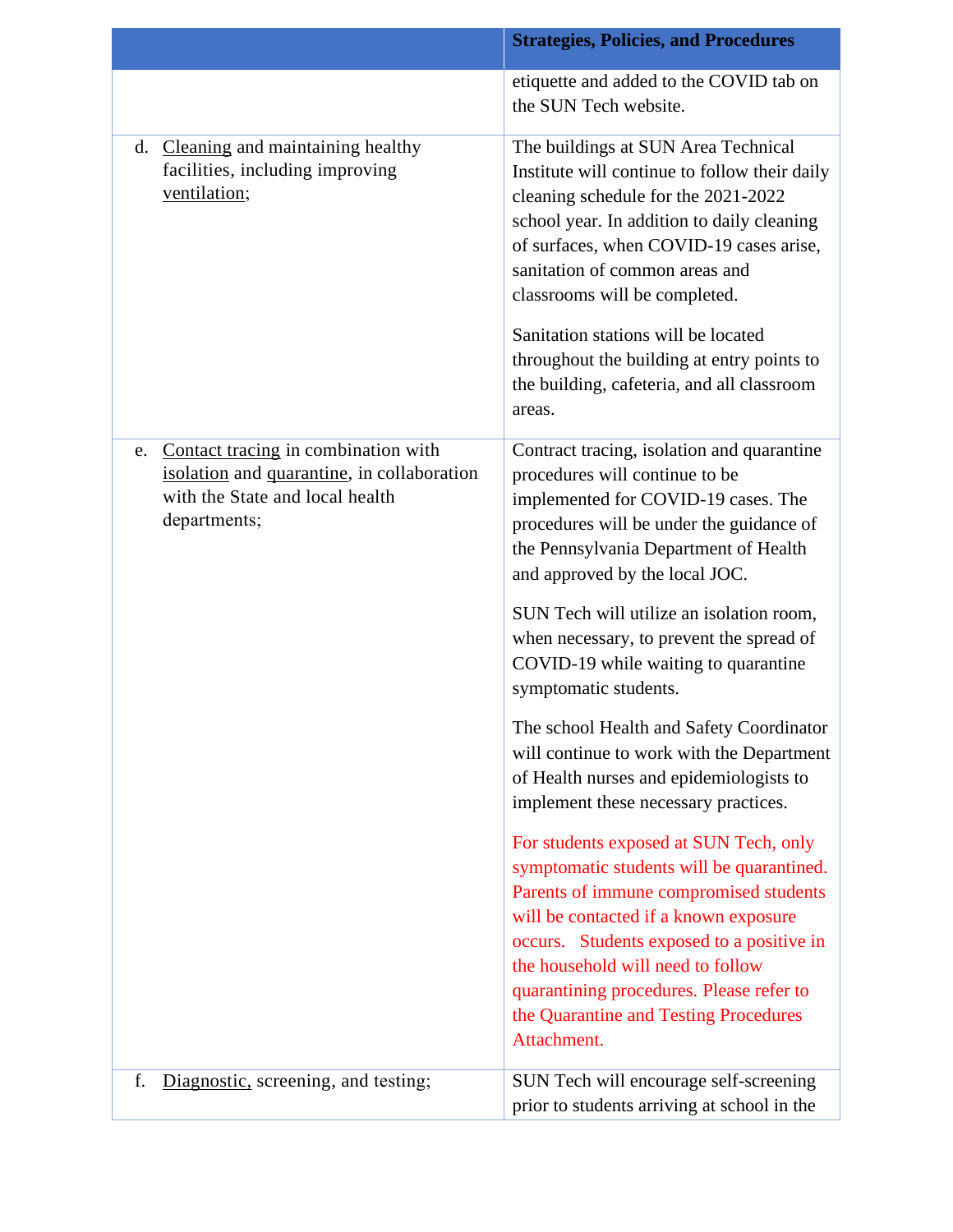#### **Strategies, Policies, and Procedures**

morning. If students are feeling ill with symptoms similar to COVID-19, students will be asked to remain home. SUN Tech is prepared to implement morning temperature screenings if the need arises.

Parents and students questioning their symptoms and their attendance at school can contact the school Health and Safety Coordinator to seek further guidance and clarity on questions about attending school.

Current Quarantining procedures:

Exposure to a positive COVID-19 case will require a 10-day quarantine or 5-day quarantine and masked days 6 through 10 to return to school early.

If student has (vaccinated or unvaccinated) a positive COVID-19 test result, student will be asked to quarantine 10 full days or 5- day quarantine, be symptom free, with negative test results, and masked day 6 through 10 from the test date to return to school early. Please follow all guidance provided by the School Health and Safety Coordinator to ensure a safe return. The family will be encouraged to follow up with their Primary Care Physician for further guidance and doctor's recommendations will be followed.

Students who are exposed to a positive case within the household must quarantine 10-days and remain masked for an additional 5-days when returning to school.

If the student is **vaccinated**, they may return to the building only if consenting to proper masking until a negative test result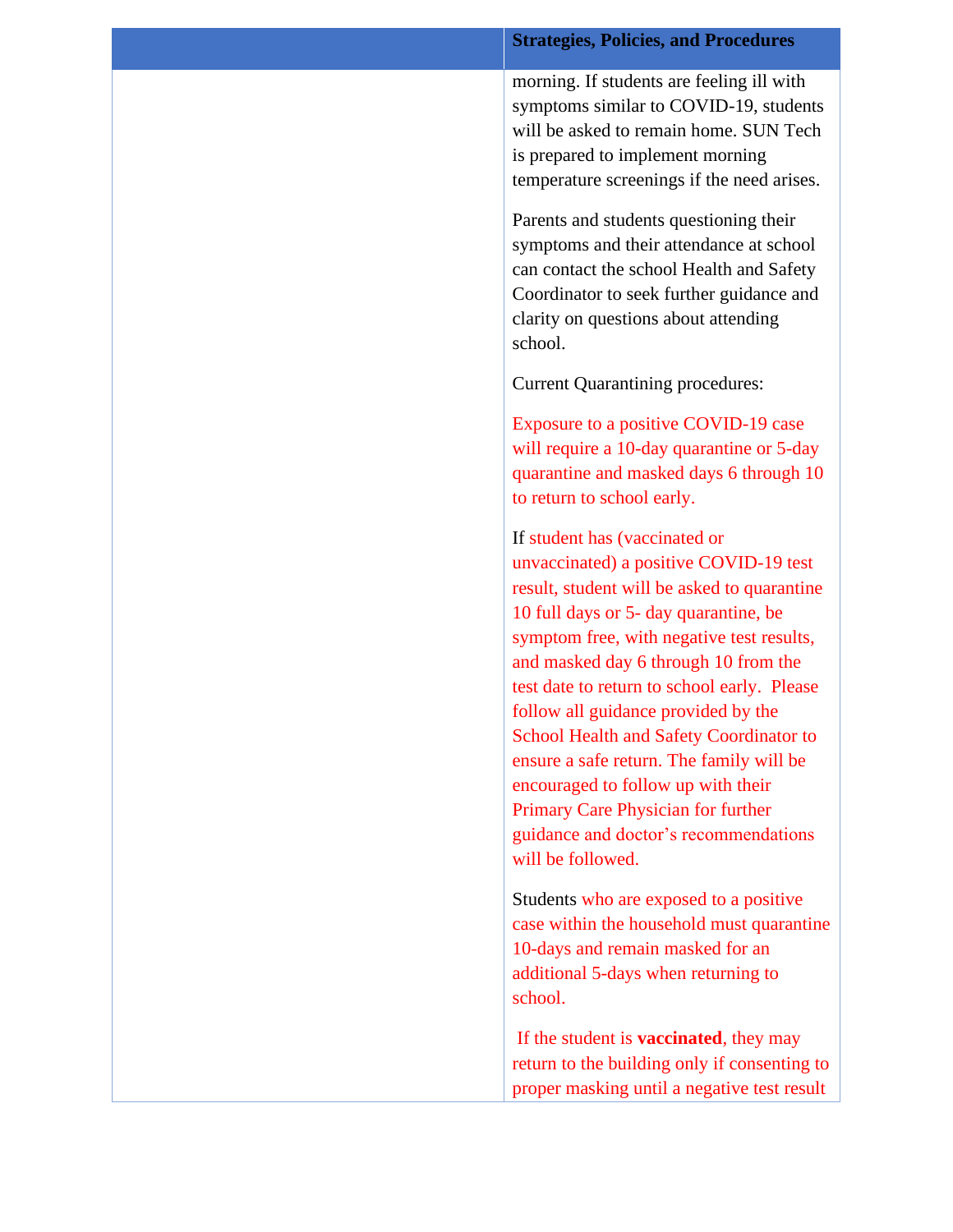taken 5 days after symptoms/exposure can be obtained or note from the Primary Care Physician can be obtained that they are safe to return to school. If the negative test or note is not produced students will maintain masking for 10 days while on campus.

Employees will be encouraged not to come to work if they are ill with symptoms consistent to those of COVID-19 and to contact their Primary Care Physician for additional guidance or opt for drive-up testing offered at SUN.

Testing: Students in the Health Professions course interested in completing the clinical portion of the program to sit for the Certified Nurse Aide Registry will be required to test weekly at SUN Tech during the clinical experience. Should the test results be positive, students will have the opportunity to seek testing from a medical provider for a second test to verify results are accurate to participate in the clinical. Second tests are at the family's expense and home test kit results are not acceptable.

In an effort to return people to the building as soon as possible, all students and school employees will have the opportunity to test on a voluntary basis if they have been exposed to a positive case or experiencing symptoms while the PA DOH testing program for schools is in place.

For students exposed at SUN Tech, if the parent & health coordinator determines the risk level is low, the may parent prefer the student to remain in the classroom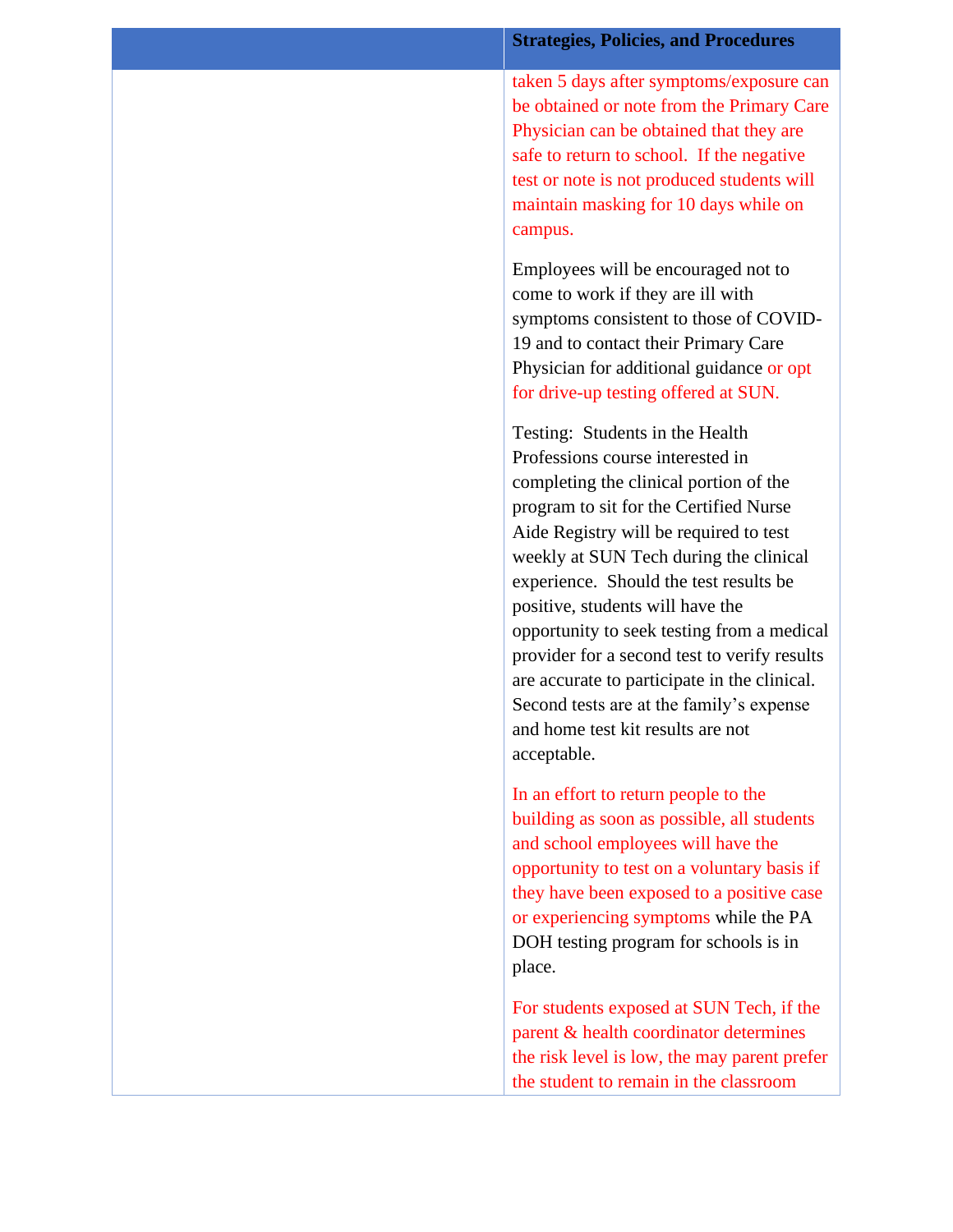|                                                                                                                                        | <b>Strategies, Policies, and Procedures</b>                                                                                                                                                                                                                                                                                                                                                                                                                                                                                                                                                                                                             |
|----------------------------------------------------------------------------------------------------------------------------------------|---------------------------------------------------------------------------------------------------------------------------------------------------------------------------------------------------------------------------------------------------------------------------------------------------------------------------------------------------------------------------------------------------------------------------------------------------------------------------------------------------------------------------------------------------------------------------------------------------------------------------------------------------------|
|                                                                                                                                        | setting for 10 days with recommended<br>masking. For students with a high risk,<br>parents will be encouraged to consider<br>quarantining and testing procedures.                                                                                                                                                                                                                                                                                                                                                                                                                                                                                       |
|                                                                                                                                        | Please refer to the Quarantine and Testing<br><b>Procedures Attachment.</b>                                                                                                                                                                                                                                                                                                                                                                                                                                                                                                                                                                             |
| Efforts to provide vaccinations to school<br>g.<br>communities;                                                                        | SUN Tech has participated with the<br>Central Susquehanna Intermediate Unit to<br>promote vaccinations among faculty and<br>staff members.<br>SUN Tech will provide information<br>regarding local vaccinations centers to<br>school community.                                                                                                                                                                                                                                                                                                                                                                                                         |
| Appropriate accommodations for<br>h.<br>students and employees with disabilities<br>with respect to health and safety policies;<br>and | Students with disabilities will have access<br>to the same programs and opportunities as<br>non-disabled peers, as well as<br>accommodations detailed within their IEP<br>or 504 plans based on their individual<br>needs. IEP teams will address needs<br>related to COVID-19 and will determine<br>appropriate accommodations. Note:<br>Given the nature of our programs and<br>State requirements for CTE, SUN Tech<br>does not offer a complete online<br>curriculum for any of our programs.<br>Individuals requiring accommodations<br>will need to provide medical<br>documentation from a doctor who is<br>qualified to review the total health |
|                                                                                                                                        | situation of the individual and clearly state<br>accommodations to be provided.                                                                                                                                                                                                                                                                                                                                                                                                                                                                                                                                                                         |
| Coordination with state and local health<br>i.<br>officials.                                                                           | SUN Tech's Health and Safety<br>Coordinator will work with the<br>Pennsylvania Department of Health's<br>assigned nurse and epidemiologist. The<br>coordinator will assist in making<br>conscious decisions regarding COVID-19<br>mitigation efforts.                                                                                                                                                                                                                                                                                                                                                                                                   |